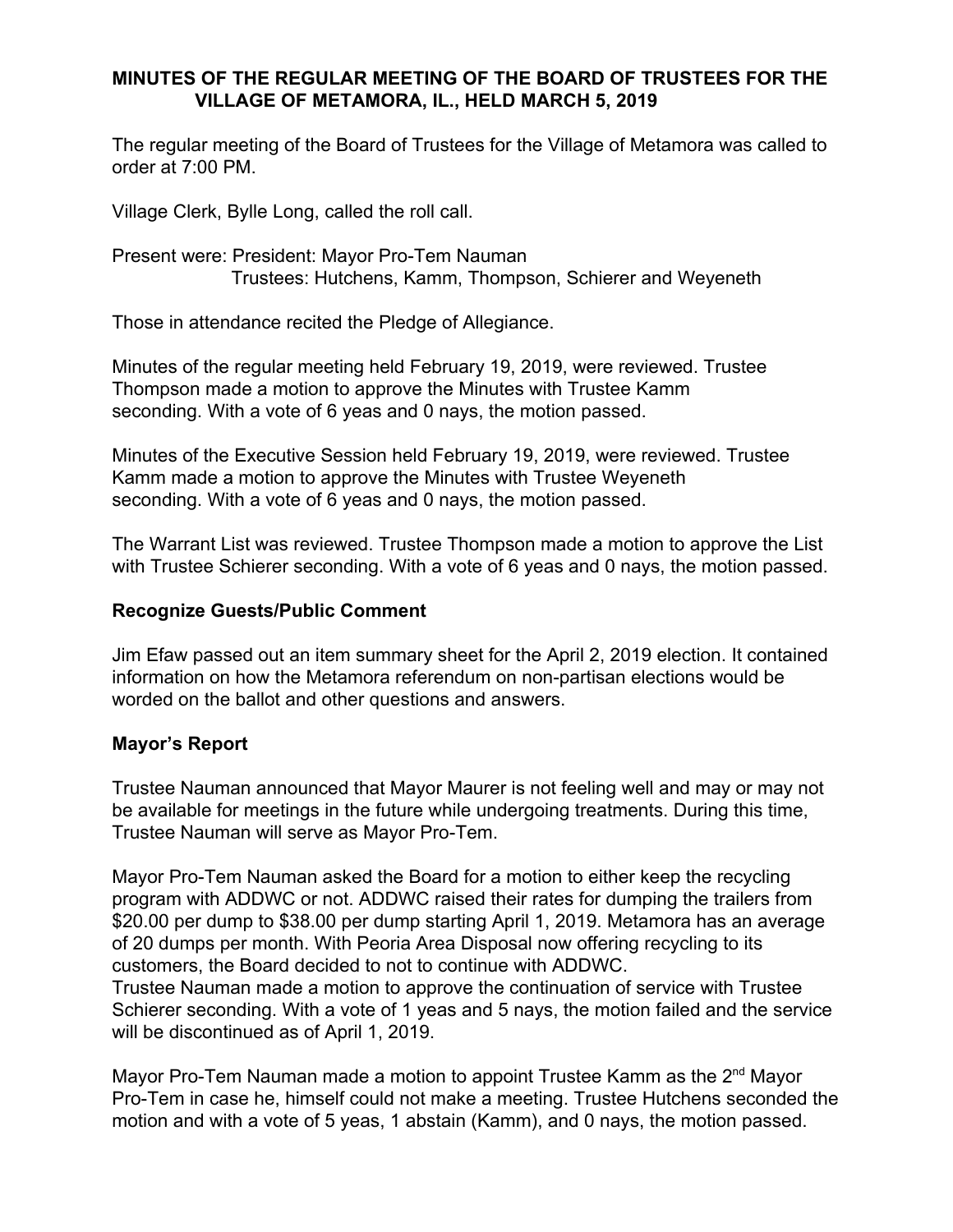Next, he presented the documentation of Audit Review #54 covering receipt and disbursement of Motor Fuel Tax Funds for period January 1, 2018 and ending December 31, 2018.

He also said the Village is looking for a person to clean the offices for the Village departments. Anyone interested can inquire at the administration office.

He set March 26 at 5PM as a meeting date to discuss the budget.

### **Attorney's Report**

Attorney Brunton reported on the following:

- 1. Resolution for Temporary Closure of Rt 116 for the 2019 Old Settlers Days Celebration.
- Trustee Thompson made a motion to approve the Resolution with Trustee Weyeneth seconding. With a vote of 6 yeas and 0 nays, the motion passed.
	- 2. With recent resignation of Police Officer Henderson, no further disciplinary issues remain. Police Officer Union grievances have been settled.

## **Engineer's Report**

There was no report.

### **Treasurer's Report**

There was no report.

### **Public Works Dept.**

Ordinance violations at the corner of Rt 116 & Rt 89 have been addressed.

### **Police/Fire/ESD**

Trustee Kamm said the following purchases were requested and discussed by the Fire Dept. at the last committee meeting:

Trustee Kamm made a motion to approve the purchase of a washer/dryer, NTE \$4000.00 and a laptop computer, NTE \$650.00 for the Fire Dept. Trustee Hutchens seconded the motion and with a vote of 6 yeas and 0 nays, the motion passed

He informed the Board that Doug Davis, originally sworn in as a part-time officer, will now be full time and the dept. will hire another part-time officer.